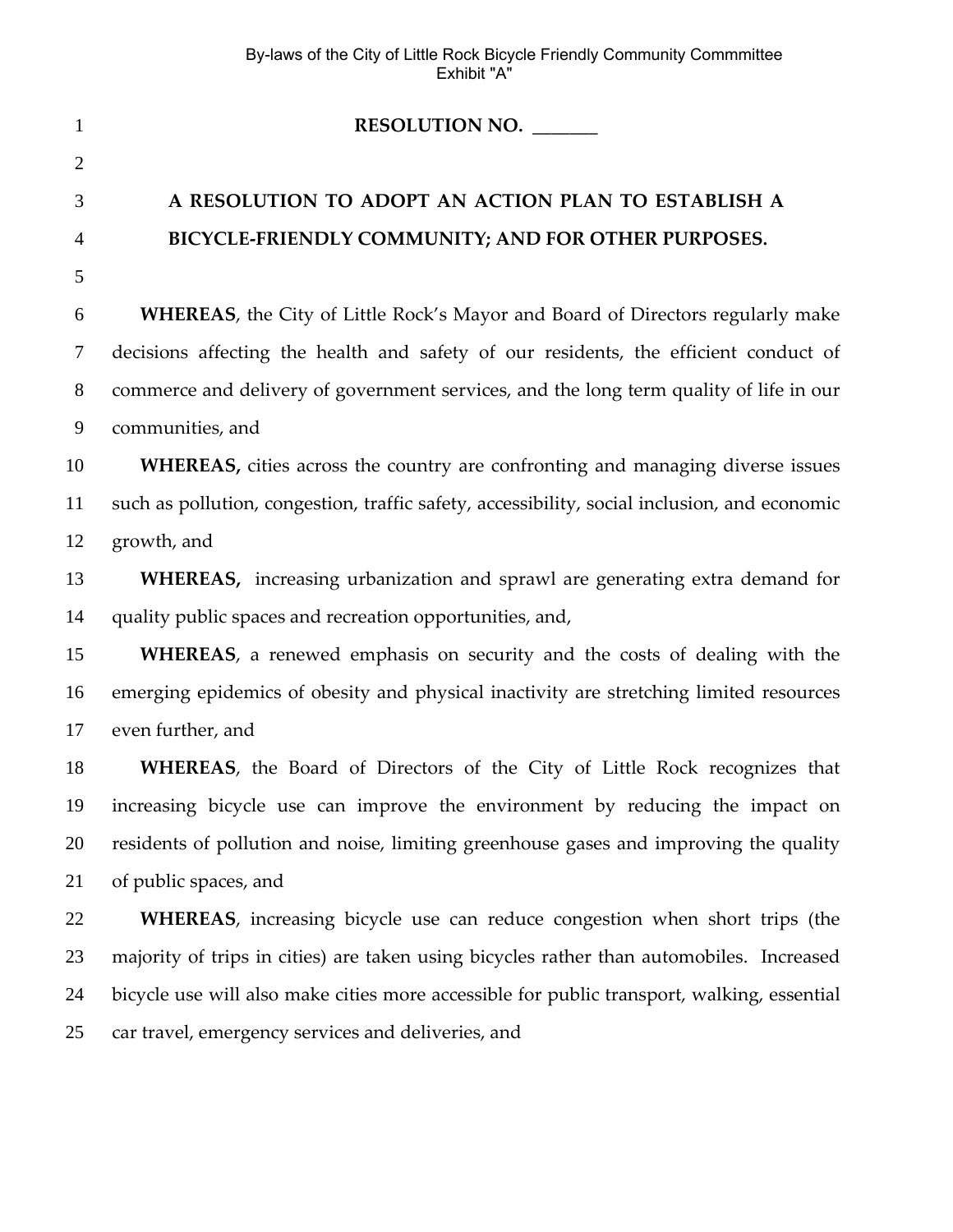**WHEREAS**, research shows that increasing the number of bicycles on the street improves bicycle safety and it therefore can save lives and improve the safety of all other road users by creating safer conditions for bicyclists and, 1 2 3

4 5 **WHEREAS**, bicycle use can also boost the economy by creating a community that is an attractive destination for new residents, tourists and businesses, and

6 7 **WHEREAS**, bicycle use enhances recreational opportunities, especially for children, and further contributes to the quality of life in the community, and

8 9 10 **WHEREAS**, bicycle use can save City funds by increasing the efficient use of public space, reducing the need for costly new road infrastructure, preventing collisions, improving the health of the community and increasing the use of public transportation.

11

## 12 **NOW, THEREFORE, BE IT RESOLVED BY THE BOARD OF DIRECTORS OF THE CITY OF LITTLE ROCK, ARKANSAS:**

13 14 15 16 **Section 1.** The City of Little Rock is committed to taking the following steps to improve conditions for bicycling and, thus, to realize the significant potential benefits of increased bicycling in our community. We hereby adopt the following action plan for bicycle‐friendly communities:

17 18 19 A. Adopt a target level of bicycle use (e.g., percent of trips) and safety as goals to be achieved within a specific timeframe, and improve data collection necessary to monitor progress toward those goals.

20 21 22 23 B. Provide safe and convenient bicycle access to all parts of the community through a signed network of on‐and‐off‐street facilities, low‐speed streets, and secure parking by involving local cyclists to help identify needs for maintenance and needs for various improvements.

24 25 26 C. Establish information programs to promote bicycling for all purposes, and to communicate the many benefits of bicycling to residents and businesses (e.g., with bicycle maps, public relations campaigns, neighborhood rides, a ride with the Mayor).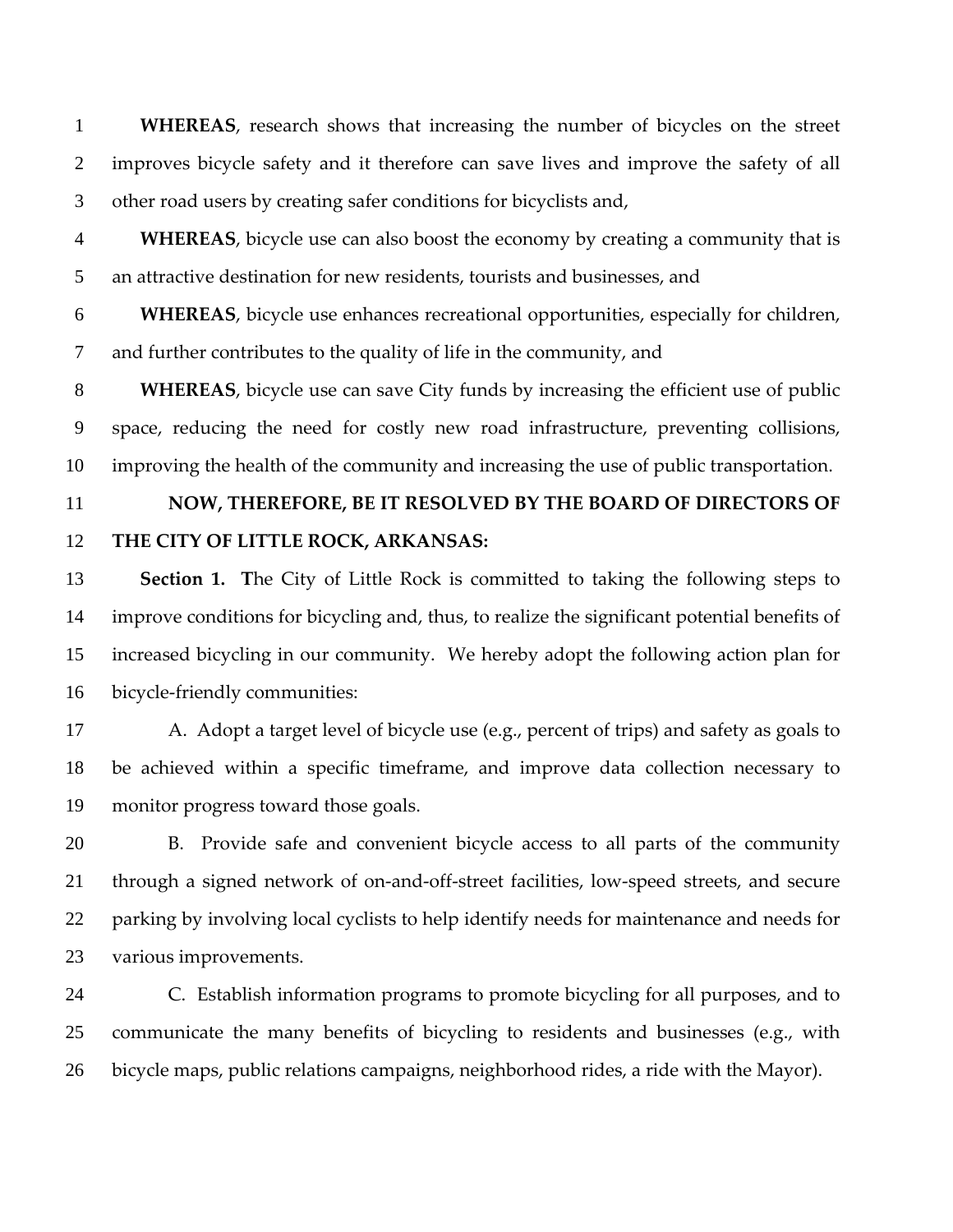D. Make the City a model employer by encouraging bicycle use among its employees (e.g., by providing parking, showers and lockers and establishing a city bicycle fleet). 1 2 3

4 5 6 7 E. Ensure City policies, plans, codes, and programs are updated and implemented to take advantage of every opportunity to create a more bicycle-friendly community and offer staff in all departments training to better enable them to complete this task.

8 9 10 F. Educate road users to share the road and interact safely using a combination of safe road design and education programs that will to increase the confidence of bicyclists.

11 12 G. Enforce traffic laws to improve the safety and comfort of all road users, with a particular focus on behaviors and attitudes that cause motor vehicle‐bicycle collisions.

13 14 15 H. Develop special programs to encourage bicycle use in areas of the City where significant segments of the population do not drive (e.g., through Safe Routes to Schools programs) and where short trips are most common.

16 17 18 I. Promote inter-modal travel between public transport and bicycles (e.g., by putting bike racks on buses, improving parking at transit stations, and improving access to rail and public transport vehicles.

19 20 21 J. Establish a citywide, multi‐disciplinary committee for non‐motorized mobility to submit to the City a regular evaluation and action plan for completing the items in this Resolution.

| 27 | <b>Nancy Wood, City Clerk</b> | <b>Jim Dailey, Mayor</b> |  |
|----|-------------------------------|--------------------------|--|
| 26 |                               |                          |  |
| 25 |                               |                          |  |
| 24 | <b>ATTEST:</b>                | <b>APPROVED:</b>         |  |
| 23 |                               |                          |  |
| 22 | ADOPTED: September 5, 2006    |                          |  |